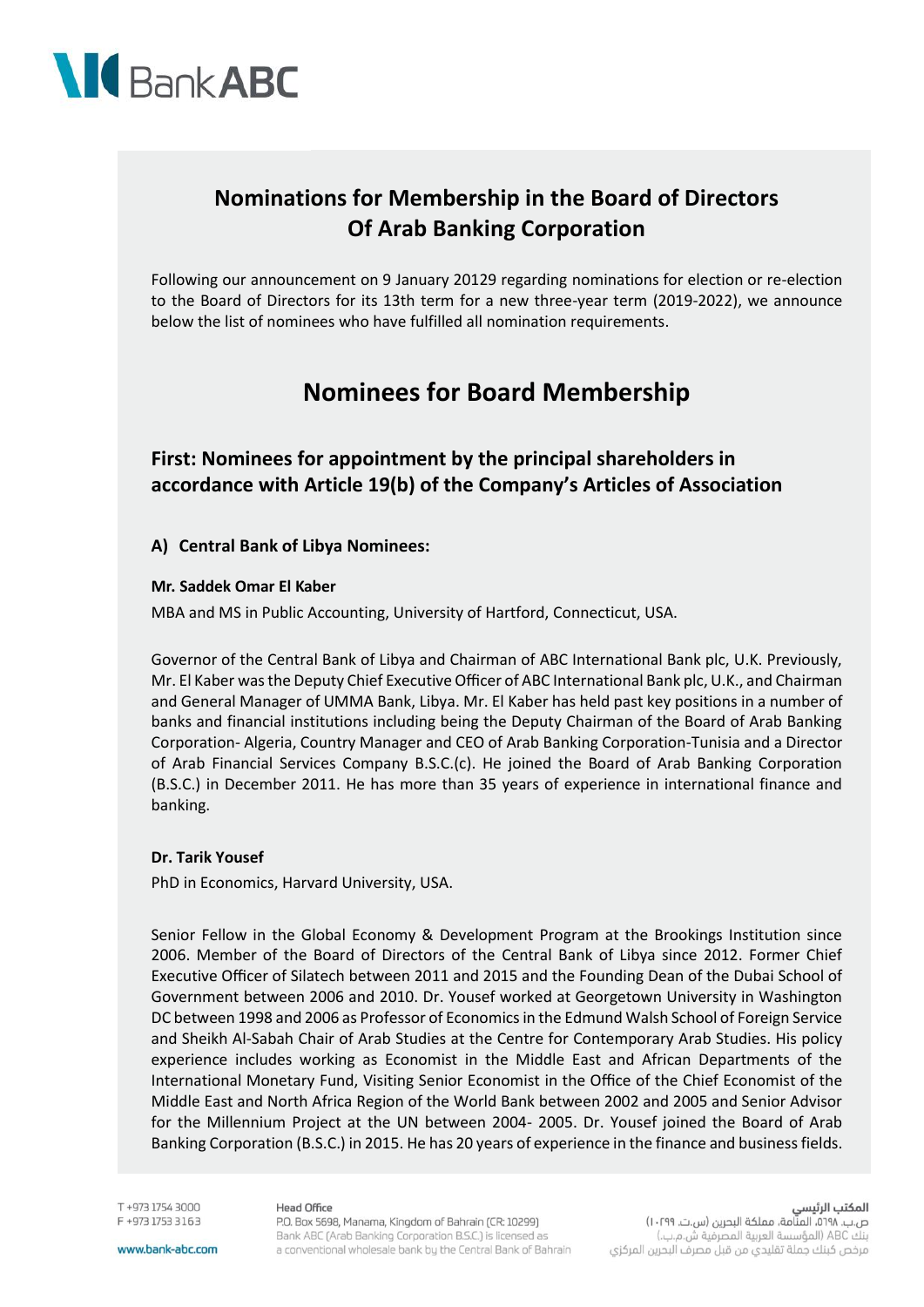

#### **Mr. Ali Alashhab**

MSc in Economics, The Higher Education Academy – Tripoli, Libya.

Director of the Financial Markets Department and Member of the Investment Committee at the Central Bank of Libya. Previously, Mr. Alashhab held key positions at the Central Bank of Libya including being the Deputy Director of Investments in the Financial Markets Department, Portfolio Manager in the Reserves Department, and Assistant Head of Division in the Banking Operations Department. Mr. Alashhab has been with the Central Bank of Libya since 1996, and his 20 years' experience is primarily in the financial markets and money and capital markets.

#### **B) Kuwait Investment Authority Nominiees:**

#### **Mr. Khaled AlHassoun**

Bacholor's degree in Business Management (Marketing), Kuwait University.

Head of Real Estate at the Kuwait Investment Authority (KIA), which he joined in 1986. Mr. Khaled AlHassoun is Chairman of the Board of Directors of Tourism Projects Company in Kuwait. He previously represented KIA on the boards of directors in a number of companies such as Arab Investment Company (2012-2018), Kuwait Finance House (2007-2017), Moroccan Kuwaiti Consortium for Development (2004-2012), Livestock Transport and Trading Company (2001-2007), Kuwait Small Projects Development Company (1999-2001), Egyptian Kuwaiti Real Estate Development Company (1999-2007), Algerian Kuwaiti Investment Fund (1999-2000), Arab Industry and Mining Company (1998-2000), Agricultural Food Products Company (1996-2000) and Al-Tamdeen Real Estate Company (1996-1997).

#### **Mr. Mohammad Abdulredha Saleem**

Bachelor of Business Administration-Finance from Kuwait University.

Treasurer of Kuwait Investment Authority since 2006 and Board Member. Chairman of the Audit Committee of Warba Bank (Kuwait) since 2016. He served previously in the State of Kuwait as Chairman and Board Member of audit and investment committees of various companies including Kuwait Investment Company, Gulf Custody, Kuwait Real Estate Holding, Kuwait Flour Mills. He also held membership at the boards of Al Ajial Holding in Casablanca, the Egyptian Kuwaiti Real Estate Development Co. in Cairo, the Tourism and Conference Co. in Tunis, and the Yemeni Kuwaiti for Real Estate Development Company in Sana'a. Mr. Saleem has more than 30 years' experience in the financial and investment field.

### **Second: Nominees by the private sector shareholders**

#### **Dr. Anwar Ali Al Mudhaf**

PhD in Finance, Peter F. Drucker Graduate School of Management, Claremont Graduate University, California, USA.

Chairman and CEO of Al-Razzi Holding Company; Chairman of Banco ABC Brasil S.A.; Chairman of Ahli United Bank-Kuwait; Chairman of Sama Educational Company; Director of the Board of Governors of

T +973 1754 3000 F +973 1753 3163 **Head Office** 

P.O. Box 5698, Manama, Kingdom of Bahrain (CR: 10299) Bank ABC (Arab Banking Corporation B.S.C.) is licensed as a conventional wholesale bank by the Central Bank of Bahrain

المكتب الرئيسي ص.ب. ١٠٢٩٨، المنامة، مملكة البحرين (س.ت. ١٠٢٩٩)

بنك ABC (المؤسسة العربية المصرفية ش.م.ب.) مرخص كبنك جملة تقليدي من قبل مصرف البحرين المركزي

www.bank-abc.com